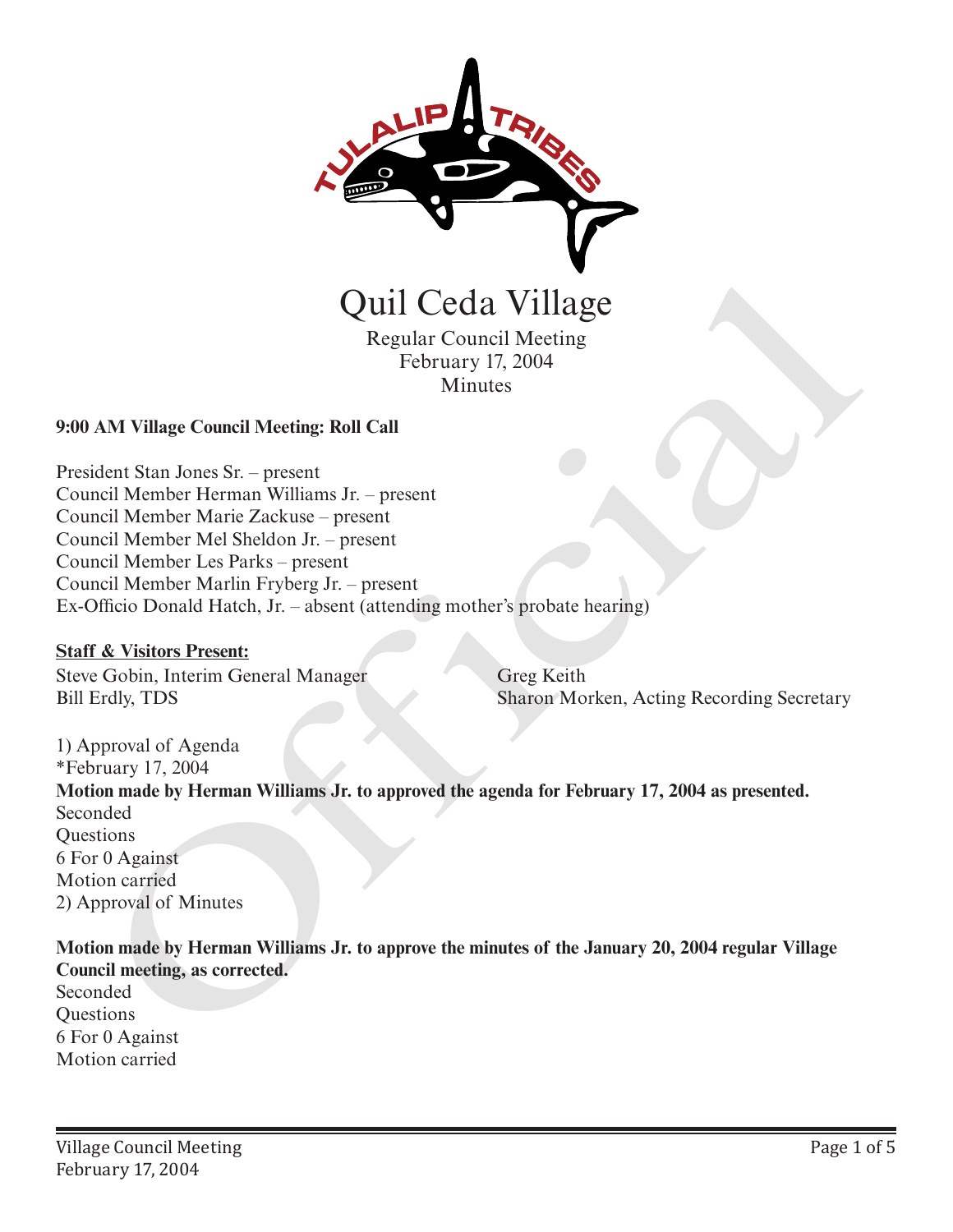**Motion made by Marie Zackuse to approve the minutes of the February 3, 2004 special Village Council meeting as presented.**

Seconded **Ouestions** 6 For 0 Against Motion carried

3) Swearing in of New Village Council Member \*Donald Hatch Jr. Don Hatch Jr. is unable to attend due to his mother's probate hearing.

### **Old Business:**

4) QCV Telephony Services Plan for Chelsea-Cost Update

Discussion: Handout of overall costs summary including one time expenses. Cheaper per cost per call, estimating \$60,000 to get the word out. Need \$1.7 million to get started. This is the bare bones to get started. To secure network, internet, long distance services, basic services, we would have to pay to other services for some areas. Caller ID, call waiting, etc. Software service, data storage, web posting, \$32,000 revenue generation. warming in Strew Village Council Webner<br>
Hald Hatch Jr.<br>
Hatch Jr. is unable to attend due to his mother's probate hearing.<br>
Hatch Jr. is unable to attend due to his mother's probate hearing.<br>
Electrocy Telethory Services

Les– Is this revenue generated from Chelsea?

Bill– From other neighboring areas, too.

Les– this is a business plan for Chelsea, we should be looking at other sources, too.

Steve– We can offer the same services as others. It's not specific to Chelsea only. This phone service is for the Tulalip Tribes and we need to make a decision now. We need to be able to tell Chelsea now or make arrangements now or not!

Leo– is there a charge to go outside?

Bill– there may be a fee, like for long distance calls to go through.

Peter– The deal we can strike w/ Chelsea if the projected revenue \_\_\_\_\_\_\_. They are not going to want to buy into the telephone business. There is no Verizon, it's the Tulalip Tribes. How do we get a noncompete?

Les– We have 14 stores and we provide services and sent invoices to these tenants for payments. Complaint is that their phone bills are a lot higher than if with another company.

Greg– We don't divided the bill, we are about \$4.00 cheaper than Verizon and the long distance bills are very small, they don't make many long distance calls.

Steve– we had to work with Verizon, we had no staff to do this work for the phone system. If we go forward we will need to hire the staff!

Hermie– After 8 years, what is the anticipated cost to upgrade?

Bill– I have no idea. It depends, if we lease, it will cost a little more to lease. In 5–6 years, the program would need about \$80,000 to \$100,000 set aside for this.

Mel– Do we have to make a decision very quickly? Yes. Excellent meeting to work through this and funding. Are we making a decision today? No.

Peter– Does it finance?

Hermie– Language in Chelsea, who has ownership of ATM in Chelsea?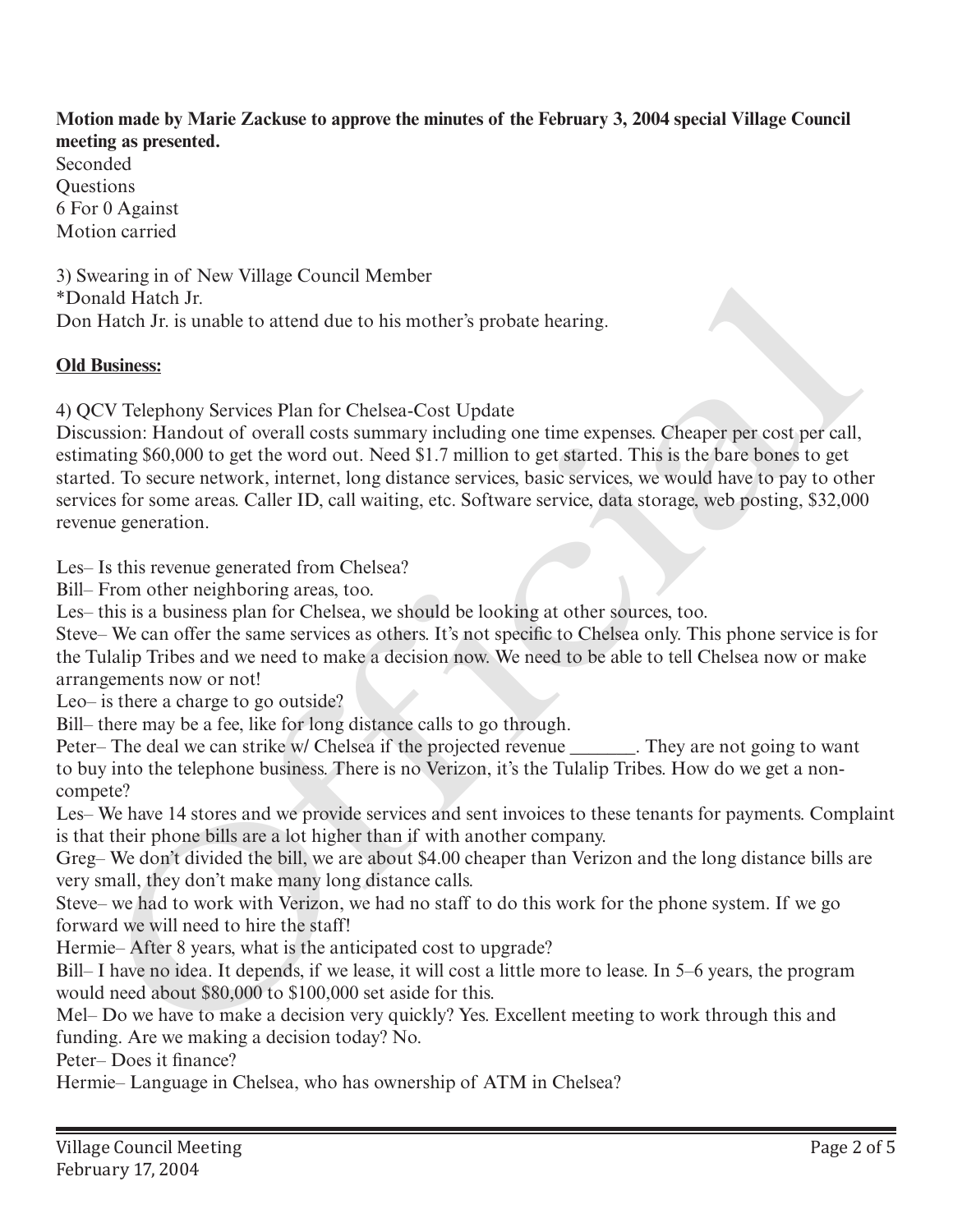Les– We need more details for budget for TDS business plan, there isn't enough information on this summary for me to proceed with this plan. How much time do we have?

Greg– The annual conference in the spring is in New Mexico, I will get more information on this visit and set up training for as many people as we can.

Steve– We need the phone service available for Chelsea when Chelsea needs it! We have \$\$\$ in Peter's budget. We are proceeding with the infrastructure like TDS is going to do this. Chelsea will be able to choose what provider they want. Chelsea doesn't need to know what the system is, just that what they need is available when they need it. The cost savings to the tribe is a benefit to us with this plan.

Mel– Has Cablevision been involved. Cable does not want to be a public facility per Steve. Working on how we can bring Cablevision into our plan. If cable is to survive, they need to change. Customers are going to satellites, etc.

Greg– The phone we have on our desks is a very expensive system, for a 3-year commitment, our phones system could be transferred over to the Tulalip Tribes phone system. We work with Cablevision, bring new technologies to the homes, like digital cable, etc. analow was they are at the cost savings to the tries is a nearent to us with in span.<br>Has Cablevision been involved. Cable does not want to be a public facility per Sleve. Working on<br>two can bring cablevision into our plan

Bill– Federal funding sources maybe available to help cover the costs and test waters with varying partners. TDS will need some assistance with legal as we get closer.

Les– Do we need to know what the non-compete clause says? It might not be feasible.

Peter– the non-compete is very important.

Bill– If we pursue as partnerships, and get conditions up front, we can circumvent as another strategy. Steve– because of the cell tower, we are trying to restrict land use to essentially control the poles build them out ourselves within the boundaries of the reservation.

Mel– Are we looking for grant money?

Steve– Does staff continue on this path?

Les– I'm willing to move down this path. We are creating an entity and will have to fund and staff it. Ask cable to come in and don't give them a choice! Be willing to move forward on this.

### **Motion made by Les Parks to proceed with the telephone service.**

Seconded **Ouestions** 6 For 0 Against Motion carried.

### **New Business:**

Visitor: Ginger w/Education Credit Union. The Credit has a vacancy on their Education Community Credit Union. She will write information for the tribal paper.

5) Tulalip Data Services Staff Training/Travel request A) Juan Echevarria, Bo Shang & Judi Colina Query & System Administration March 7 – 13, 2004, Carlsbad, CA Cost = \$14,007.60

B) Juan Echevarria, Bo Shang & Judi Colina Developer Training March 15 – 18, 2004, Vienna, VA Cost= \$8,511.60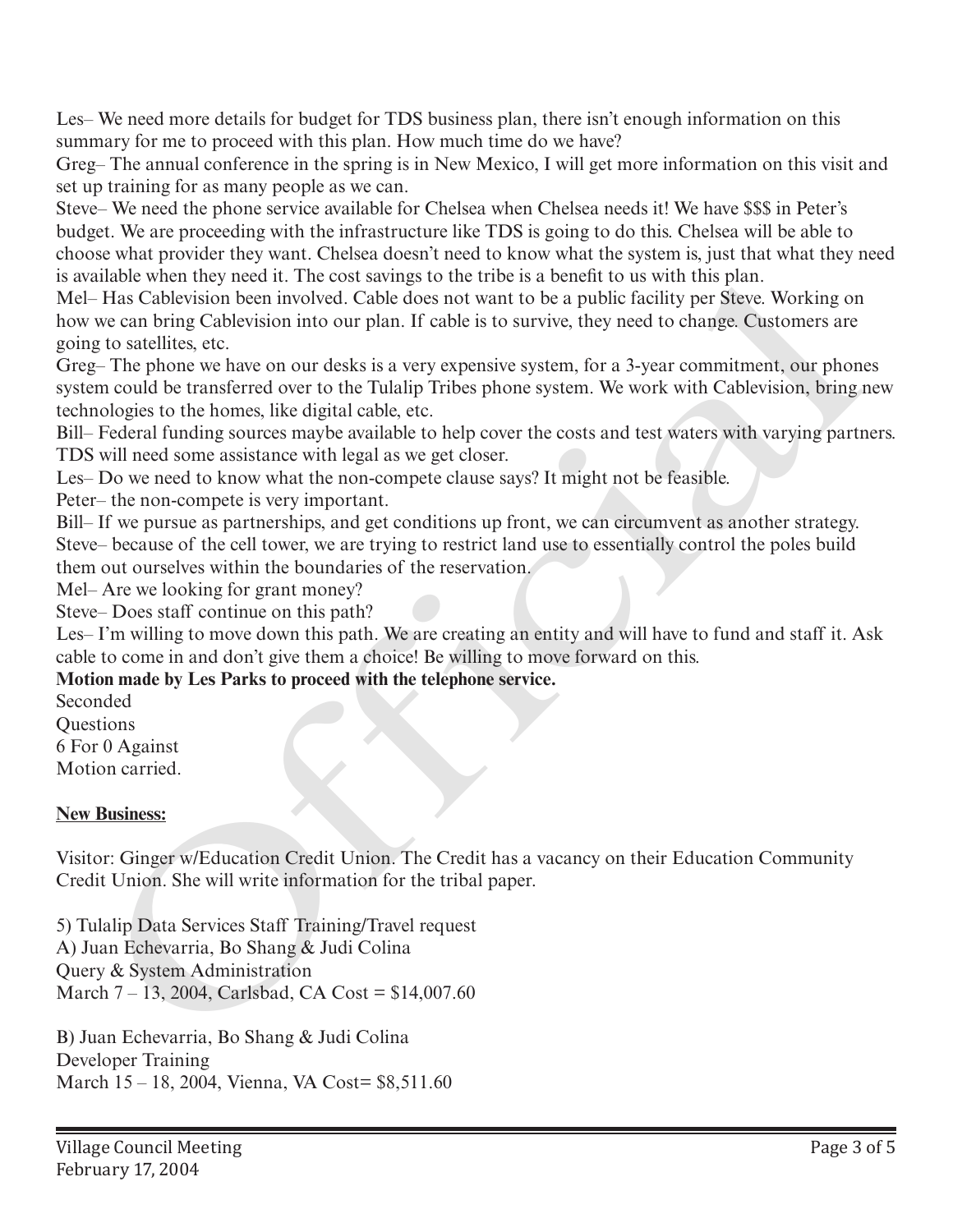Discussion: Greg Keith pulled request for training requests.

Leo– can we include what budget travel is coming out of and balance remaining. Have a tracking system for budget for travel: monthly, yearly. HR should come up with a revised form for this.

Peter– Request for travel and accountability should be for all departments.

Marie– Have the training for the executive directors and managers for travel and budgets approved. Tribal members will come in when they are denied and ask for assistance for first, last and deposit for rental. We need to hold to the policy.

Steve– Change focus on how to project budget for the year, everyone built their budget as they have always done. It's hard to change their way of thinking. The accounting system is not capable to giving me a monthly printout. We need a cultural change. need to hot to the policy.<br>Sixee-Change focus on how to project budget for the year, everyone built their budget as they have able<br>sheet-Change focus on how to project budget. The accounting system is not capable to giving

Les– It's tough to get people to change. People need to develop their own cuff accounts. We need to have the E.D. and mgrs. know what they are spending and how much they have left.

Mel– If we can get there by mid August to September then this will be a major change.

Marlin– Can we monitor 3rd qtr. to 4th qtr. to see how much money is available at the end of the year so we can save the money.

6) Cigarette Tax Audit Contract

\*Contract with Egghart & Associates to complete the CY 2003 Cigarette Tax Audit-Not to exceed \$15,800.00

Discussion: This cost is based on last year amount. This year were hoping that the audit will be much smoother with Cal Taylor there.

# **Motion made by Les Parks and stated "not to exceed \$15,800.00 to accept the contract presented by Egghart & Associates to do the 2003 Cigarette Tax Audit.**

Seconded

Questions: This cost is based on last year amount. This year were hoping that the audit will be much smoother with Cal Taylor there.

Stan– we need to get people to go through all our entities before we have problems.

Steve– we need an internal auditor on hand, their inventories system created the problems.

Hermie– Internal auditors for Tribal, accounting, how many auditors would we need to hire? Leo will check with Don Hoerner.

6 For 0 Against

Motion carried

7) Business Park Department-Restructured to a Business Entity

Resolution 2004-0007 BP requesting to move CY 2003 funds from QCV Village General Fund Account #19 to the Tulalip Tribes Account #37.

**Ouestions** 

Steve– We set up Business Park as an entity and did resolutions at last BOD meeting. This is just to